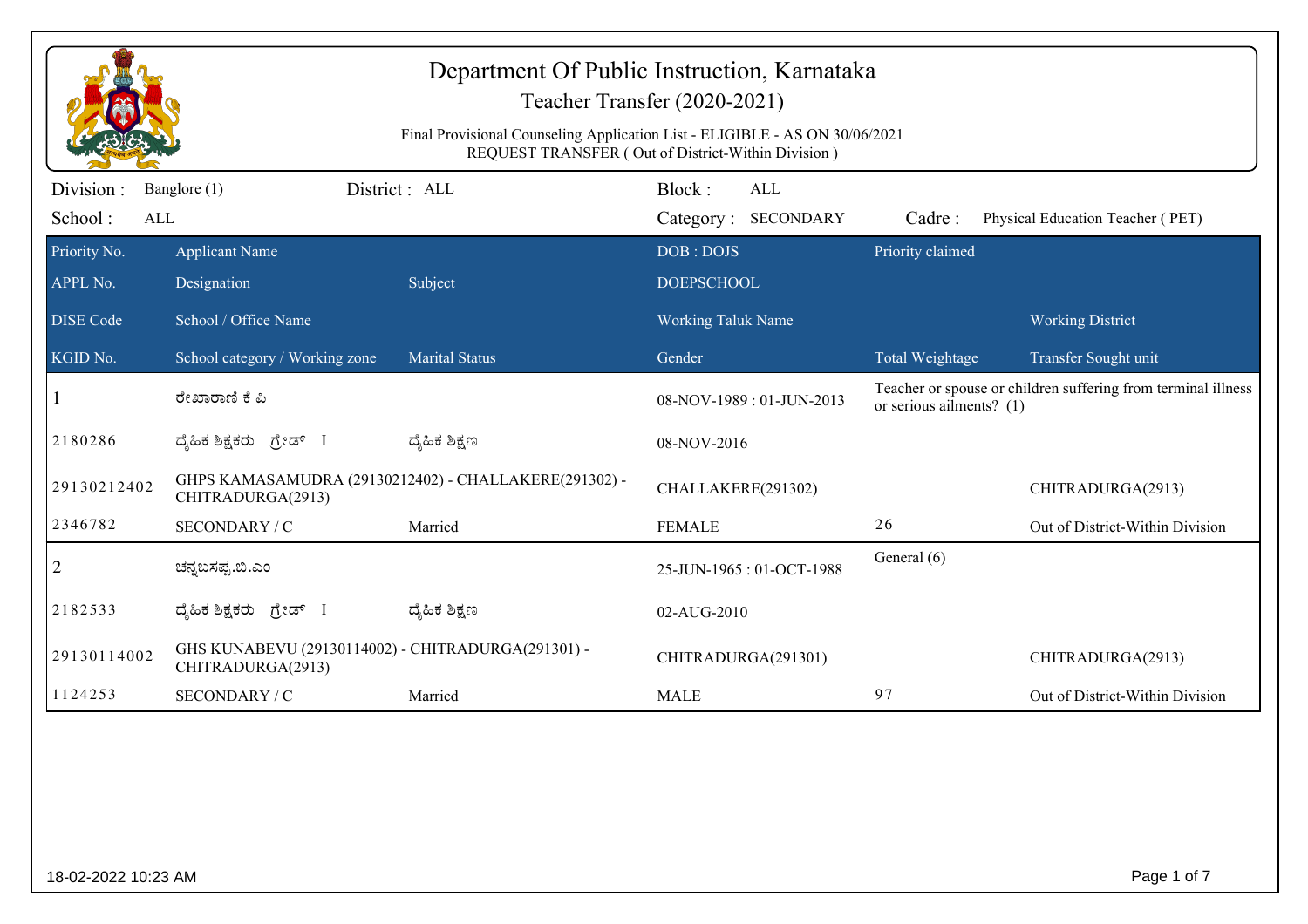| Department Of Public Instruction, Karnataka<br>Teacher Transfer (2020-2021)<br>Final Provisional Counseling Application List - ELIGIBLE - AS ON 30/06/2021<br>REQUEST TRANSFER (Out of District-Within Division) |                                                                                             |                       |                                             |                  |                                  |  |
|------------------------------------------------------------------------------------------------------------------------------------------------------------------------------------------------------------------|---------------------------------------------------------------------------------------------|-----------------------|---------------------------------------------|------------------|----------------------------------|--|
| Division:<br>School:<br>ALL                                                                                                                                                                                      | Banglore (1)                                                                                | District: ALL         | Block:<br><b>ALL</b><br>Category: SECONDARY | Cadre:           | Physical Education Teacher (PET) |  |
| Priority No.<br>APPL No.                                                                                                                                                                                         | <b>Applicant Name</b><br>Designation                                                        | Subject               | DOB: DOJS<br><b>DOEPSCHOOL</b>              | Priority claimed |                                  |  |
| <b>DISE Code</b>                                                                                                                                                                                                 | School / Office Name                                                                        |                       | <b>Working Taluk Name</b>                   |                  | <b>Working District</b>          |  |
| KGID No.                                                                                                                                                                                                         | School category / Working zone                                                              | <b>Marital Status</b> | Gender                                      | Total Weightage  | Transfer Sought unit             |  |
| $\mathfrak{Z}$                                                                                                                                                                                                   | ಶಿವನಾಯ್ಕ ಟಿ                                                                                 |                       | 29-AUG-1968: 28-OCT-1998                    | General (6)      |                                  |  |
| 2179385                                                                                                                                                                                                          | ದ್ಶೆಹಿಕ ಶಿಕ್ಷಕರು<br>ಗೇಡ್ I                                                                  | ದ್ಯಹಿಕ ಶಿಕ್ಷಣ         | 01-SEP-2015                                 |                  |                                  |  |
| 29180807208                                                                                                                                                                                                      | GOVT. COMPOSITE HIGH SCHOOL BALUVANERALU<br>(29180807208) - TIPTUR(291808) - TUMAKURU(2918) |                       | TIPTUR(291808)                              |                  | TUMAKURU(2918)                   |  |
| 1697781                                                                                                                                                                                                          | SECONDARY / C                                                                               | Married               | <b>MALE</b>                                 | 72               | Out of District-Within Division  |  |
| 4                                                                                                                                                                                                                | C M MALATHI                                                                                 |                       | 18-SEP-1972: 25-NOV-1998                    | General (6)      |                                  |  |
| 2184708                                                                                                                                                                                                          | ದೈಹಿಕ ಶಿಕ್ಷಕರು ಗ್ರೇಡ್ I                                                                     | ದೈಹಿಕ ಶಿಕ್ಷಣ          | 02-JUL-2012                                 |                  |                                  |  |
| 29280503207                                                                                                                                                                                                      | GHS (URDU) MUNAVAR MOHALLA (29280503207) -<br>NORTH2(292805) - BENGALURU U NORTH(2928)      |                       | NORTH2(292805)                              |                  | <b>BENGALURU U NORTH(2928)</b>   |  |
| 1845556                                                                                                                                                                                                          | <b>SECONDARY / A</b>                                                                        | Married               | <b>FEMALE</b>                               | 57               | Out of District-Within Division  |  |
|                                                                                                                                                                                                                  |                                                                                             |                       |                                             |                  |                                  |  |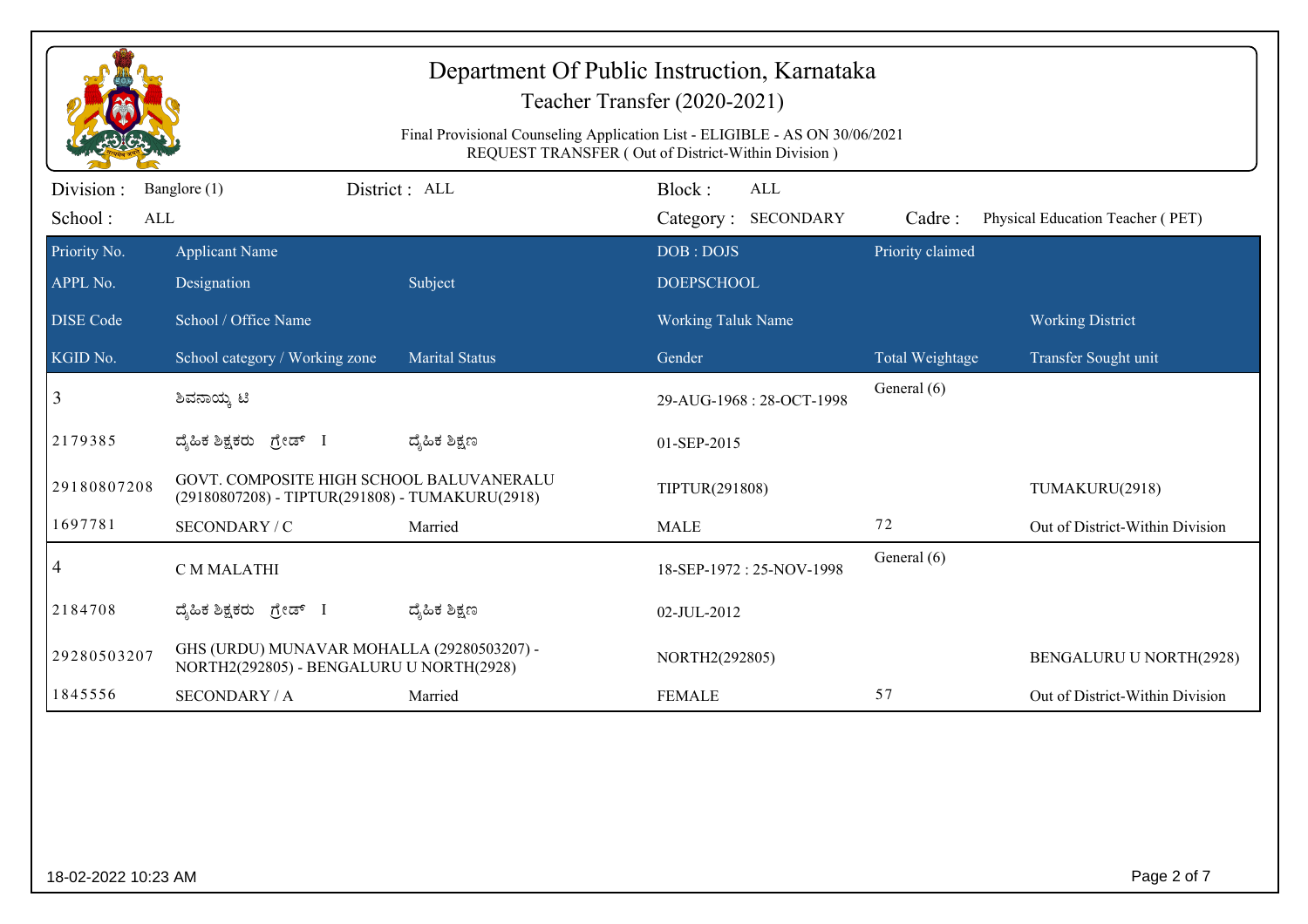| Department Of Public Instruction, Karnataka<br>Teacher Transfer (2020-2021)<br>Final Provisional Counseling Application List - ELIGIBLE - AS ON 30/06/2021<br>REQUEST TRANSFER (Out of District-Within Division) |                                                        |                                                        |                                                                                           |                  |                                                 |  |
|------------------------------------------------------------------------------------------------------------------------------------------------------------------------------------------------------------------|--------------------------------------------------------|--------------------------------------------------------|-------------------------------------------------------------------------------------------|------------------|-------------------------------------------------|--|
| Division :<br>School:<br>ALL                                                                                                                                                                                     | Banglore (1)                                           | District : ALL                                         | Block:<br><b>ALL</b><br>Category: SECONDARY<br>Cadre:<br>Physical Education Teacher (PET) |                  |                                                 |  |
| Priority No.<br>APPL No.                                                                                                                                                                                         | <b>Applicant Name</b><br>Designation                   | Subject                                                | DOB: DOJS<br><b>DOEPSCHOOL</b>                                                            | Priority claimed |                                                 |  |
| <b>DISE</b> Code<br>KGID No.                                                                                                                                                                                     | School / Office Name<br>School category / Working zone | <b>Marital Status</b>                                  | <b>Working Taluk Name</b><br>Gender                                                       | Total Weightage  | <b>Working District</b><br>Transfer Sought unit |  |
| 5                                                                                                                                                                                                                | ಕೃಷ್ಣಮೂರ್ತಿ ಜಿ ಎನ್                                     |                                                        | 26-JAN-1974: 05-SEP-2008                                                                  | General (6)      |                                                 |  |
| 2175953                                                                                                                                                                                                          | ದ್ಯಹಿಕ ಶಿಕ್ಷಕರು ಗ್ರೇಡ್ I                               | ದ್ಮಹಿಕ ಶಿಕ್ಷಣ                                          | 05-SEP-2008                                                                               |                  |                                                 |  |
| 29320806605                                                                                                                                                                                                      | RAMANAGARA(2932)                                       | G HS KALLANAKUPPE (29320806605) - KANAKAPURA(293208) - | KANAKAPURA(293208)                                                                        |                  | RAMANAGARA(2932)                                |  |
| 2352819                                                                                                                                                                                                          | SECONDARY / C                                          | Married                                                | <b>MALE</b>                                                                               | 49               | Out of District-Within Division                 |  |
| 6                                                                                                                                                                                                                | ವಿಶ್ವನಾಥ ಬಿ                                            |                                                        | 25-AUG-1977: 20-JUL-2007                                                                  | General (6)      |                                                 |  |
| 2176044                                                                                                                                                                                                          | ದ್ಯಹಿಕ ಶಿಕ್ಷಕರು<br>ಗ್ರೇಡ್ I                            | ದ್ಮಹಿಕ ಶಿಕ್ಷಣ                                          | 19-JUL-2014                                                                               |                  |                                                 |  |
| 29290417303                                                                                                                                                                                                      | CHINTAMANI(292904) - CHIKKABALLAPURA(2929)             | GOVERNMENT HIGH SCHOOL K RAGUTTAHALLI (29290417303) -  | CHINTAMANI(292904)                                                                        |                  | CHIKKABALLAPURA(2929)                           |  |
| 2320996                                                                                                                                                                                                          | SECONDARY / C                                          | Married                                                | <b>MALE</b>                                                                               | 38               | Out of District-Within Division                 |  |
|                                                                                                                                                                                                                  |                                                        |                                                        |                                                                                           |                  |                                                 |  |
|                                                                                                                                                                                                                  | Page 3 of 7<br>18-02-2022 10:23 AM                     |                                                        |                                                                                           |                  |                                                 |  |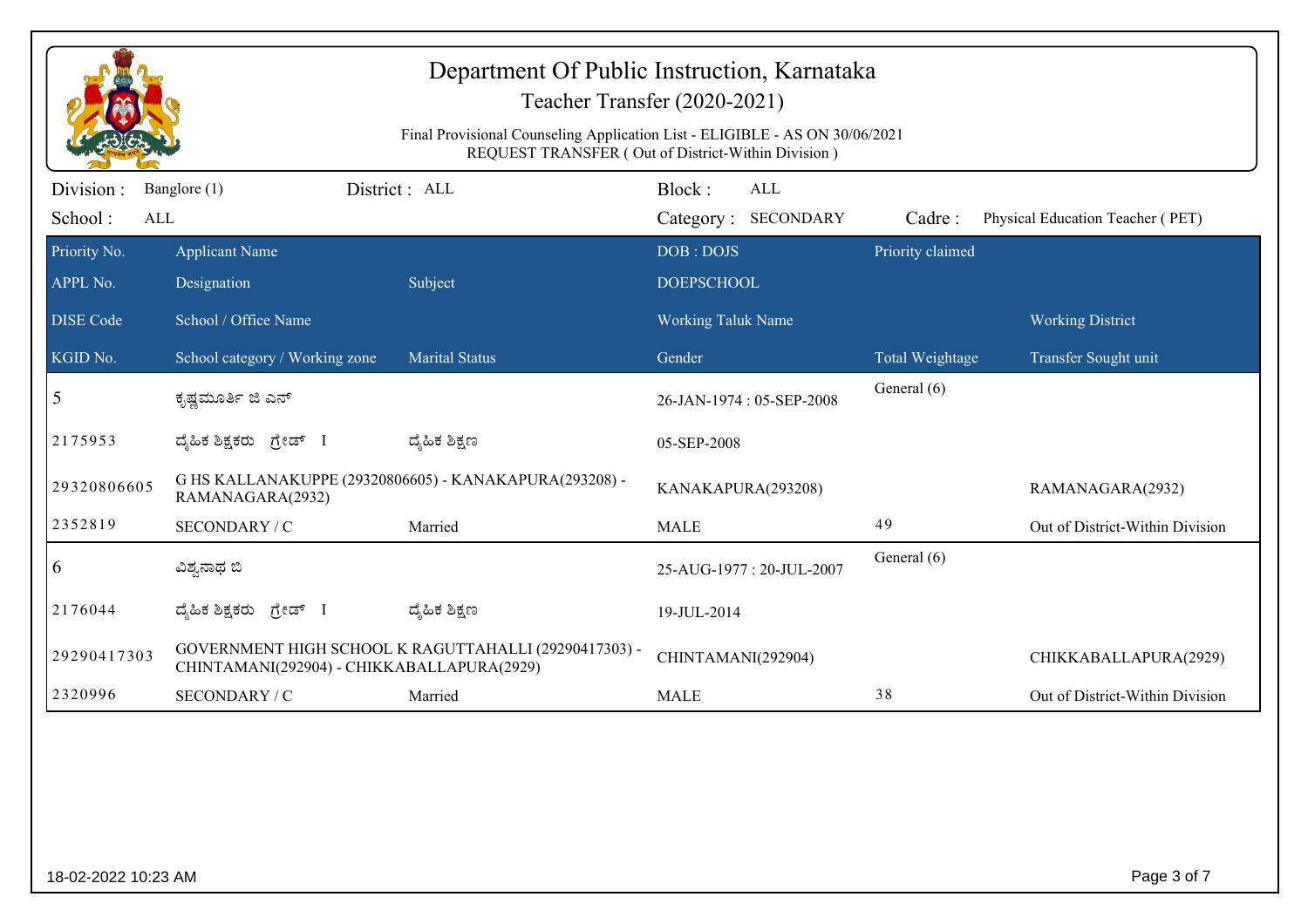| Department Of Public Instruction, Karnataka<br>Teacher Transfer (2020-2021)<br>Final Provisional Counseling Application List - ELIGIBLE - AS ON 30/06/2021<br>REQUEST TRANSFER (Out of District-Within Division) |                                                                                |                                                           |                                             |                                |                                  |  |  |
|------------------------------------------------------------------------------------------------------------------------------------------------------------------------------------------------------------------|--------------------------------------------------------------------------------|-----------------------------------------------------------|---------------------------------------------|--------------------------------|----------------------------------|--|--|
| Division :<br>School:<br>ALL                                                                                                                                                                                     | Banglore (1)                                                                   | District: ALL                                             | Block:<br><b>ALL</b><br>Category: SECONDARY | Cadre:                         | Physical Education Teacher (PET) |  |  |
| Priority No.<br>APPL No.                                                                                                                                                                                         | <b>Applicant Name</b><br>Designation                                           | Subject                                                   | DOB: DOJS<br><b>DOEPSCHOOL</b>              | Priority claimed               |                                  |  |  |
| <b>DISE Code</b>                                                                                                                                                                                                 | School / Office Name                                                           |                                                           | <b>Working Taluk Name</b>                   |                                | <b>Working District</b>          |  |  |
| KGID No.<br>7                                                                                                                                                                                                    | School category / Working zone<br>ರವಿಕುಮಾರ್ ಸಿ                                 | <b>Marital Status</b>                                     | Gender<br>15-JUN-1982: 26-JUL-2010          | Total Weightage<br>General (6) | Transfer Sought unit             |  |  |
| 2179753                                                                                                                                                                                                          | ದ್ಯಹಿಕ ಶಿಕ್ಷಕರು ಗ್ರೇಡ್ I                                                       | ದ್ಮಹಿಕ ಶಿಕ್ಷಣ                                             | 12-JUL-2013                                 |                                |                                  |  |  |
| 29210403302                                                                                                                                                                                                      | <b>RURAL(2921)</b>                                                             | GHS HASIGALA (29210403302) - HOSAKOTE(292104) - BENGALURU | HOSAKOTE(292104)                            |                                | <b>BENGALURU RURAL(2921)</b>     |  |  |
| 2256138                                                                                                                                                                                                          | SECONDARY / C                                                                  | Married                                                   | <b>MALE</b>                                 | 38                             | Out of District-Within Division  |  |  |
| 8                                                                                                                                                                                                                | ಅನಂತಪದ್ಮರಾಜ್.ಜಿ.ಎನ್                                                            |                                                           | 19-MAY-1972: 23-JAN-2006                    | General (6)                    |                                  |  |  |
| 2180785                                                                                                                                                                                                          | ದ್ಯಹಿಕ ಶಿಕ್ಷಕರು ಗ್ರೇಡ್ I                                                       | ದ್ಯೆಹಿಕ ಶಿಕ್ಷಣ                                            | 03-JAN-2017                                 |                                |                                  |  |  |
| 29180909010                                                                                                                                                                                                      | GHS COMPOSITE SWANDENAHALLI (29180909010) -<br>TUMKUR(291809) - TUMAKURU(2918) |                                                           | TUMKUR(291809)                              |                                | TUMAKURU(2918)                   |  |  |
| 1909641                                                                                                                                                                                                          | <b>SECONDARY / B</b>                                                           | Married                                                   | <b>MALE</b>                                 | 36                             | Out of District-Within Division  |  |  |
|                                                                                                                                                                                                                  |                                                                                |                                                           |                                             |                                |                                  |  |  |
|                                                                                                                                                                                                                  | Page 4 of 7<br>18-02-2022 10:23 AM                                             |                                                           |                                             |                                |                                  |  |  |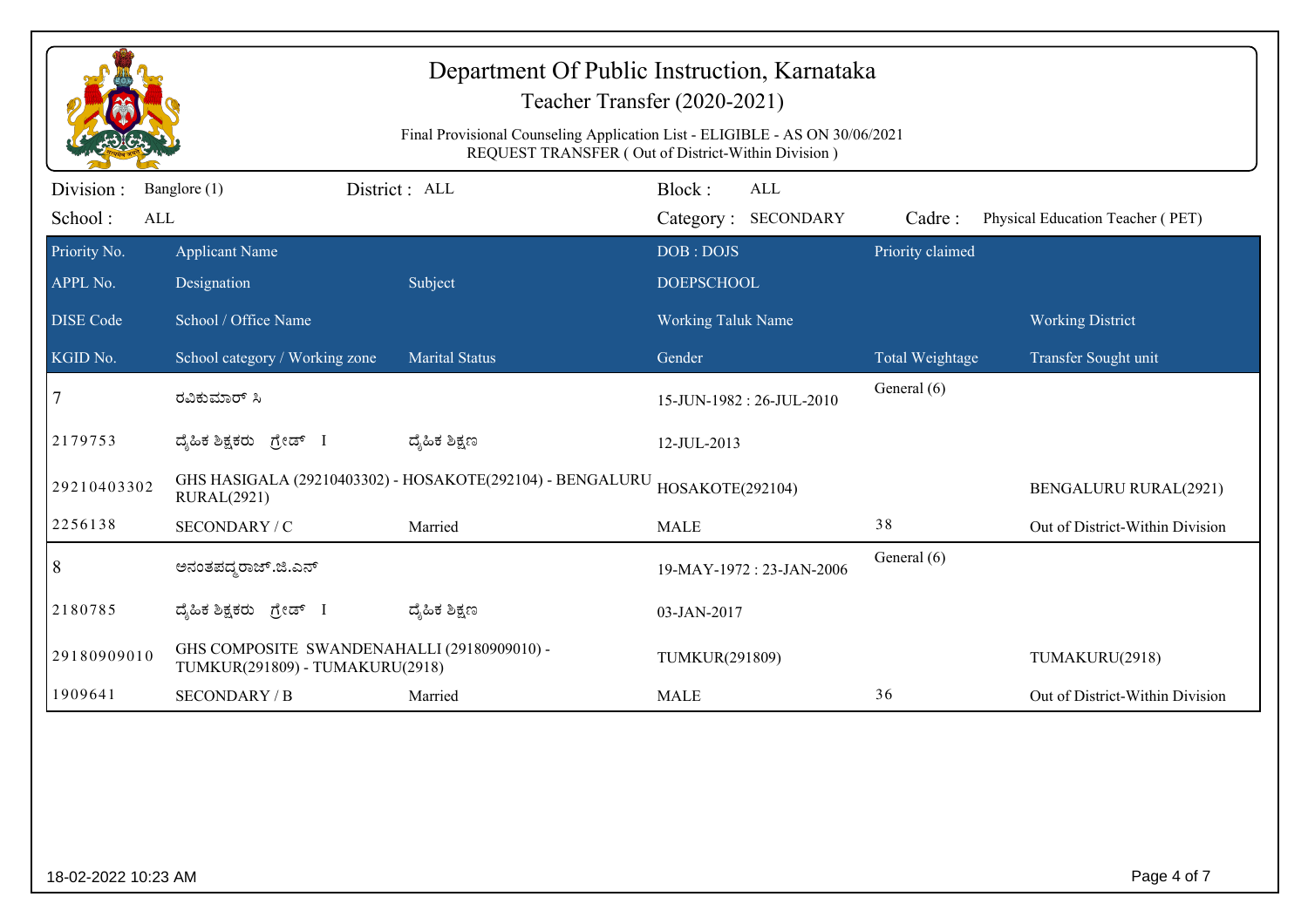| Department Of Public Instruction, Karnataka<br>Teacher Transfer (2020-2021)<br>Final Provisional Counseling Application List - ELIGIBLE - AS ON 30/06/2021<br>REQUEST TRANSFER (Out of District-Within Division) |                                                                                      |                                                          |                                |                                   |                  |                                  |
|------------------------------------------------------------------------------------------------------------------------------------------------------------------------------------------------------------------|--------------------------------------------------------------------------------------|----------------------------------------------------------|--------------------------------|-----------------------------------|------------------|----------------------------------|
| Division :<br>School:<br>ALL                                                                                                                                                                                     | Banglore (1)                                                                         | District: ALL                                            | Block:                         | <b>ALL</b><br>Category: SECONDARY | Cadre:           | Physical Education Teacher (PET) |
| Priority No.<br>APPL No.                                                                                                                                                                                         | <b>Applicant Name</b><br>Designation                                                 | Subject                                                  | DOB: DOJS<br><b>DOEPSCHOOL</b> |                                   | Priority claimed |                                  |
| <b>DISE</b> Code                                                                                                                                                                                                 | School / Office Name                                                                 |                                                          | <b>Working Taluk Name</b>      |                                   |                  | <b>Working District</b>          |
| KGID No.                                                                                                                                                                                                         | School category / Working zone                                                       | <b>Marital Status</b>                                    | Gender                         |                                   | Total Weightage  | Transfer Sought unit             |
| 9                                                                                                                                                                                                                | ರತ್ನಮ್ಮ                                                                              |                                                          |                                | 15-MAY-1984: 09-SEP-2008          | General (6)      |                                  |
| 2183537                                                                                                                                                                                                          | ದ್ಯಹಿಕ ಶಿಕ್ಷಕರು <i>ಗ್ರೇ</i> ಡ್ I                                                     | ದ್ಮಹಿಕ ಶಿಕ್ಷಣ                                            | 09-SEP-2008                    |                                   |                  |                                  |
| 29310608002                                                                                                                                                                                                      | MADHUGIRI(2931)                                                                      | GHS BHUVANAHALLI (29310608002) - SIRA(293106) - TUMAKURU | SIRA(293106)                   |                                   |                  | TUMAKURU MADHUGIRI(2931)         |
| 2380305                                                                                                                                                                                                          | <b>SECONDARY / B</b>                                                                 | Married                                                  | <b>FEMALE</b>                  |                                   | 36               | Out of District-Within Division  |
| 10                                                                                                                                                                                                               | ಪರಮೇಶ್ವರಪ್ಪ ಎನ್                                                                      |                                                          |                                | 11-DEC-1982: 17-JUL-2013          | General (6)      |                                  |
| 2176413                                                                                                                                                                                                          | ದ್ಯಹಿಕ ಶಿಕ್ಷಕರು ಗ್ರೇಡ್ I                                                             | ದ್ಶೆಹಿಕ ಶಿಕ್ಷಣ                                           | 17-JUL-2013                    |                                   |                  |                                  |
| 29290442711                                                                                                                                                                                                      | ADARSHA VIDYALAYA RMSA (29290442711) -<br>CHINTAMANI(292904) - CHIKKABALLAPURA(2929) |                                                          | CHINTAMANI(292904)             |                                   |                  | CHIKKABALLAPURA(2929)            |
| 2368230                                                                                                                                                                                                          | SECONDARY / C                                                                        | Married                                                  | <b>MALE</b>                    |                                   | 29               | Out of District-Within Division  |
|                                                                                                                                                                                                                  |                                                                                      |                                                          |                                |                                   |                  |                                  |
| Page 5 of 7<br>18-02-2022 10:23 AM                                                                                                                                                                               |                                                                                      |                                                          |                                |                                   |                  |                                  |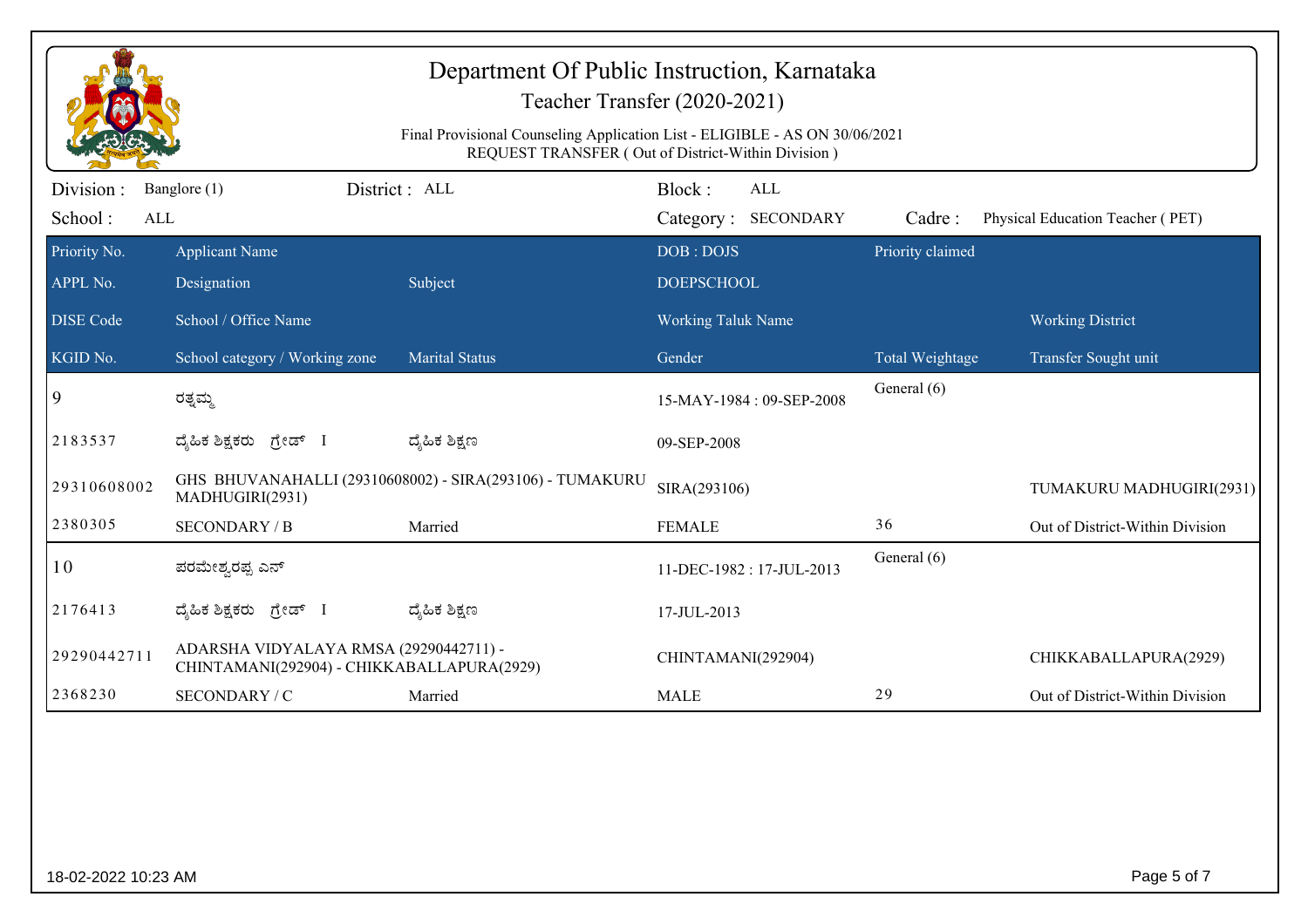| Department Of Public Instruction, Karnataka<br>Teacher Transfer (2020-2021)                                                       |                                                                               |                       |                                             |                  |                                                 |  |  |
|-----------------------------------------------------------------------------------------------------------------------------------|-------------------------------------------------------------------------------|-----------------------|---------------------------------------------|------------------|-------------------------------------------------|--|--|
| Final Provisional Counseling Application List - ELIGIBLE - AS ON 30/06/2021<br>REQUEST TRANSFER (Out of District-Within Division) |                                                                               |                       |                                             |                  |                                                 |  |  |
| Division:<br>School:<br>ALL                                                                                                       | Banglore (1)                                                                  | District : ALL        | Block:<br><b>ALL</b><br>Category: SECONDARY | Cadre:           | Physical Education Teacher (PET)                |  |  |
| Priority No.<br>APPL No.                                                                                                          | <b>Applicant Name</b><br>Designation                                          | Subject               | DOB: DOJS<br><b>DOEPSCHOOL</b>              | Priority claimed |                                                 |  |  |
| <b>DISE</b> Code<br>KGID No.                                                                                                      | School / Office Name<br>School category / Working zone                        | <b>Marital Status</b> | Working Taluk Name<br>Gender                | Total Weightage  | <b>Working District</b><br>Transfer Sought unit |  |  |
| 11                                                                                                                                | ಪ್ರಸನ್ನಕುಮಾರ ಪಿ                                                               |                       | 01-JUN-1985: 08-JUL-2010                    | General (6)      |                                                 |  |  |
| 2176379                                                                                                                           | ದ್ಯಹಿಕ ಶಿಕ್ಷಕರು ಗ್ರೇಡ್ I                                                      | ದ್ಶೆಹಿಕ ಶಿಕ್ಷಣ        | 08-JUL-2010                                 |                  |                                                 |  |  |
| 29200433714                                                                                                                       | GOVT HS HEBBAGODI (29200433714) - ANEKAL(292004) -<br>BENGALURU U SOUTH(2920) |                       | ANEKAL(292004)                              |                  | BENGALURU U SOUTH(2920)                         |  |  |
| 2511090                                                                                                                           | <b>SECONDARY / A</b>                                                          | Married               | <b>MALE</b>                                 | 24               | Out of District-Within Division                 |  |  |
| 12                                                                                                                                | ಭಾಗಣ್ಣ ಯಾತನೂರ                                                                 |                       | 05-MAY-1988: 14-JUN-2017                    | General (6)      |                                                 |  |  |
| 2176345                                                                                                                           | ದ್ಯಹಿಕ ಶಿಕ್ಷಕರು ಗ್ರೇಡ್ I                                                      | ದ್ಶೆಹಿಕ ಶಿಕ್ಷಣ        | 14-JUN-2017                                 |                  |                                                 |  |  |
| 29140501802                                                                                                                       | GHS-KATHIGE (29140501802) - HONNALI(291405) -<br>DAVANAGERE(2914)             |                       | HONNALI(291405)                             |                  | DAVANAGERE(2914)                                |  |  |
| 2596243                                                                                                                           | SECONDARY / C                                                                 | Married               | <b>MALE</b>                                 | 13               | Out of District-Within Division                 |  |  |
|                                                                                                                                   |                                                                               |                       |                                             |                  |                                                 |  |  |